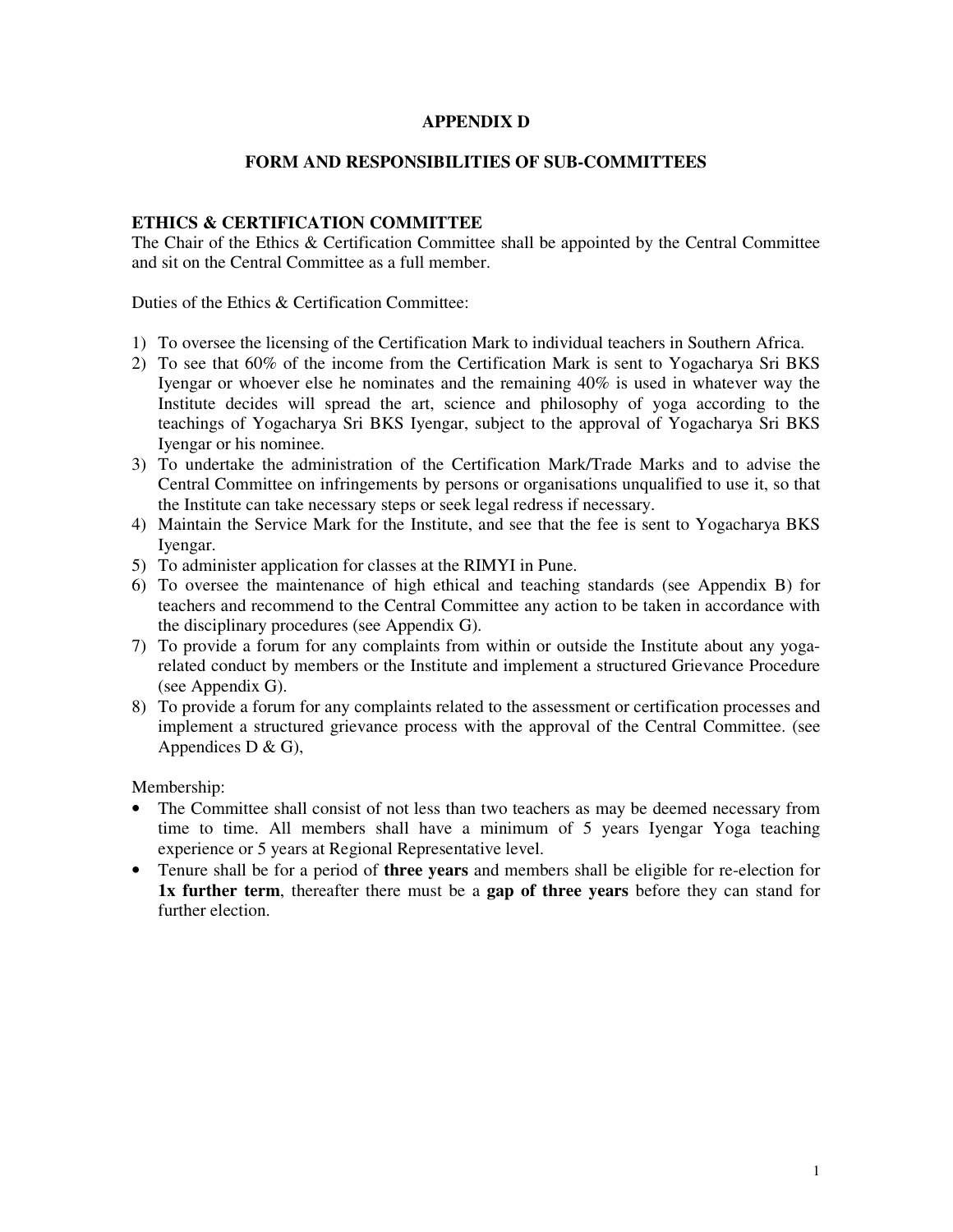### **ASSESSMENT & TEACHER TRAINING COMMITTEE**

The Chair of the Assessment & Teacher Training Committee (known as AssComm) shall be appointed by the members of AssComm and sit on the Central Committee as a full member.

Duties of AssComm:

- 1) To have overall responsibility and control of all Teacher Training and for the organisation of all assessments for each level as approved by Yogacharya Sri BKS Iyengar (Appendix E).
- 2) To appoint a Registrar/Treasurer, who will act as a collator of all information regarding all areas of assessment procedures and control of all training and assessment fee use and allocation (Appendix E).
- 3) To appoint a Secretary who will keep records of all meetings held and communicate with members as required.
- 4) To appoint a Chief Examiner who shall be responsible for the setting of theory papers, the provision of model answers for such papers and the coordination of marking them.
- 5) To appoint suitably qualified Moderators as required by activity levels.
- 6) To adjust the number of Moderators from time to time to cope with the numbers taking assessments.
- 7) To set a time limit on consecutive years of service of the Moderators and Chief Examiners.
- 8) To hold a minimum of one meeting a year to review all aspects of teacher training and assessment and make necessary decisions in line with the aims of the Institute.
- 9) To train and appoint approved Assessors from a list of suitably qualified candidates (see appendix E, clause 6e).
- 10) To approve teacher applicants with the correct qualifications to train teachers for certification.
- 11) To maintain and review teacher training procedures to ensure they are in line with the requirements of RIMYI and/or the requirements of national regulating bodies so long as these in no way contradict the requirements of RIMYI.
- 12) To organise in-service training for currently serving Assessors, Moderators and teacher trainers.
- 13) To review the requirements for candidates for teacher training as necessary and in accordance with any rules laid down by RIMYI
- 14) To oversee the applications for teacher training courses throughout Southern Africa to ensure that requirements for entering such a course are met.
- 15) To have the power to withdraw permission for individuals to train or assess teachers when standards are consistently not met.
- 16) To liaise with the Finance Committee on the assessment, training and administration costs under its control.
- 17) To regularly seek feedback on assessment and teacher training from teachers at all levels of qualification.

Membership:

- All assessors, moderators and regional coordinators and other teachers as required (minimum of 2 from Central Committee, preferably more).
- Tenure shall be for a minimum period of **three years** or such longer term as AssComm and the individuals shall agree.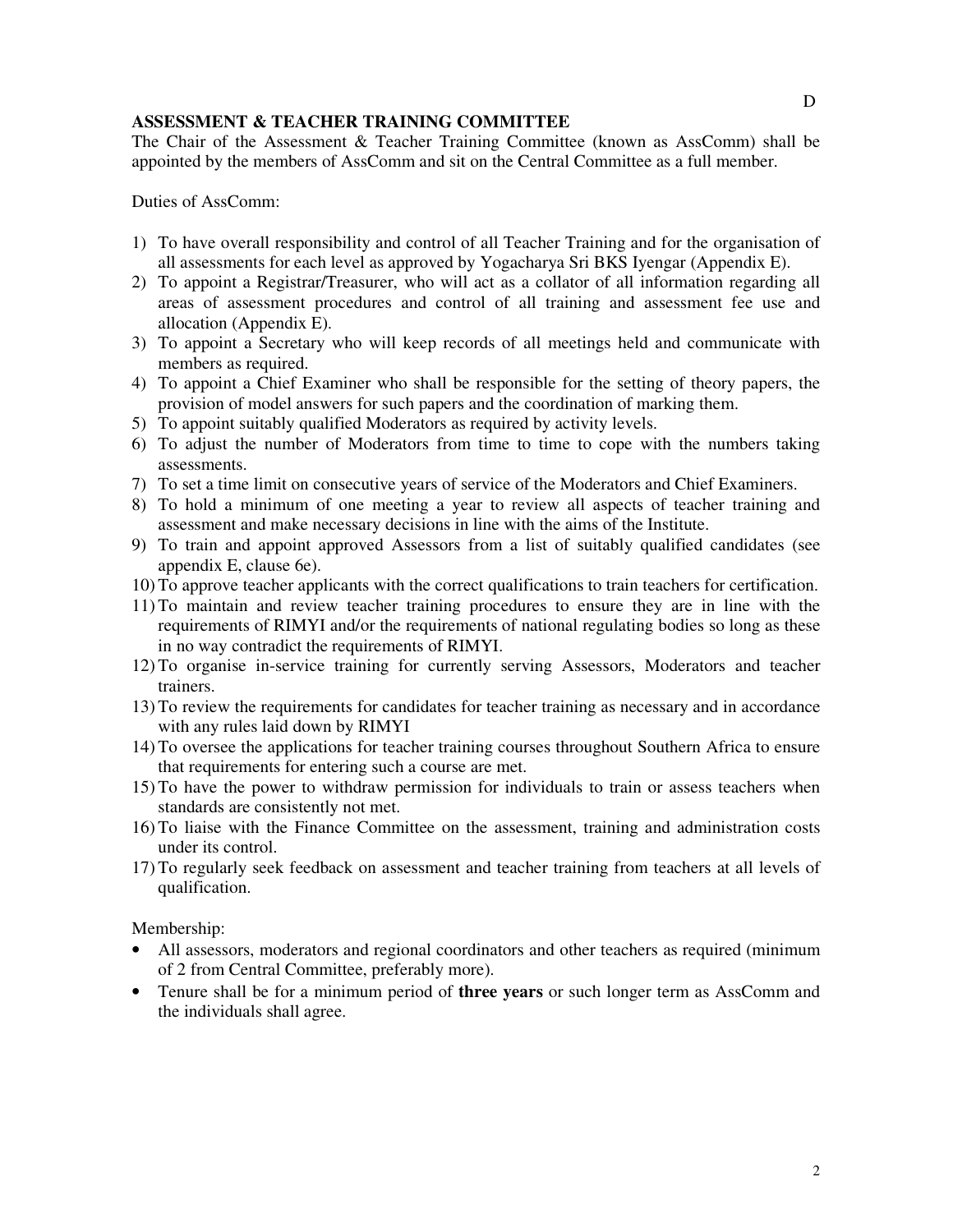#### **FINANCE COMMITTEE**

The Chair of the Finance Committee shall be the Treasurer of the Central Committee

Duties of the Finance Committee:

- 1) To manage and regulate the financial affairs of the Institute.
- 2) To maintain a relationship with the Institute's accountants.
- 3) Financial fact-finding to advise the Central Committee of all matters relating to the financing of the Institute's activities.
- 4) Preparation of the annual budget for presentation to the Central Committee and membership.
- 5) To administer the surplus or loss on nationally organised seminars, conferences or conventions and take the fiscal responsibility for them.
- 6) Control research grants and any fund raising activities (in liaison with the relevant Sub Committees).

Treasurer's Specific Duties:

- 1) To arrange for the preparation of consolidated financial statements for the Institute (incorporating Regional finances) in line with generally accepted accounting practice and to ensure timely submissions from the regions in order to achieve this.
- 2) Handle financial proposals & planning.
- 3) To attend to those duties laid out in the Constitution of the B.K.S.Iyengar Yoga Institute of Southern Africa, Functions of Officers, paragraph c).
- 4) To handle all Central Committee accounts and maintain records of all meetings of the Finance **Committee**

Membership:

• The Treasurer, one other Central Committee member and other co-opted members as required.

#### **PUBLIC RELATIONS/PRESS & COMMUNICATIONS COMMITTEE**

The Chair of the Public Relations/Communications Committee shall be appointed by the Central Committee. PR will be a major activity for the Institute.

Duties

- 1) Proactively to communicate the benefits of Iyengar Yoga to the public and the press etc.
- 2) Proactively to communicate the benefits of membership of the Institute to all Iyengar yoga practioners in Southern Africa.
- 3) Prepare a database of 'responses to specific questions' to be used as its source data. This database to be approved by the Central Committee. Editorial guidance to be provided by the Central Committee.
- 4) To produce a minimum of 2 magazines a year that will constitute the official journal of the Institute for distribution to every member, as well as copies to the Institute President.
- 5) To initiate and maintain contact other countries' Associations/Institutes, groups etc.
- 6) Draft any other leaflets, circulars, and brochures, as required by the Central Committee.
- 7) Maintain the B.K.S. Iyengar Yoga Institute web site.
- 8) Ensure that any articles, letters, publications etc. do not undermine the aims and objectives of the Institute.